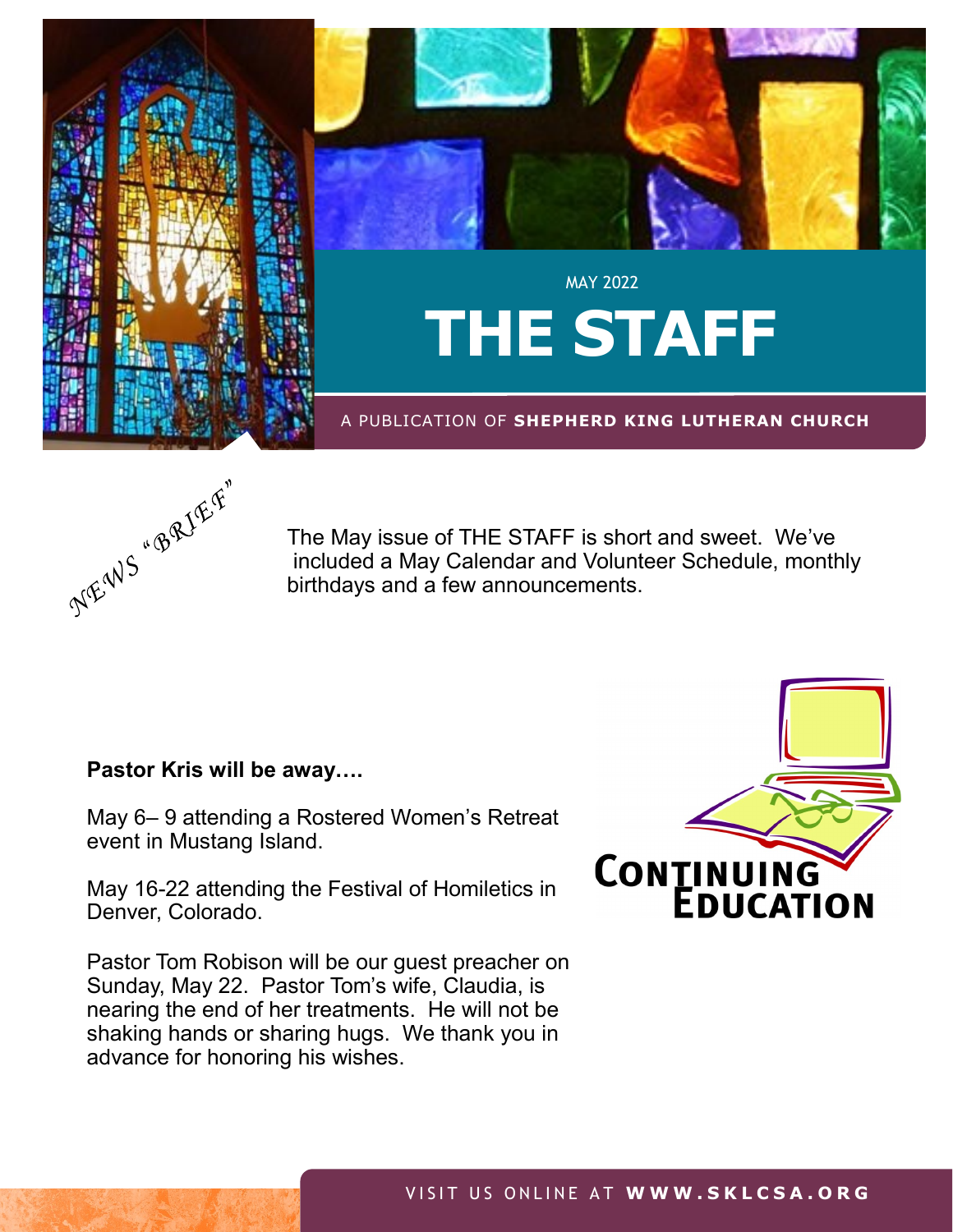

May 5 Jackson King

May 9 Nicholas Pruitt-Ingriola

May 13 Linda Phillips

May 14 Frank Edmondson Virginia Warlow

May 19 Sine Lee Ferguson

May 22 Gayle Blaschke Pastor Kris Hill



Don Irwin Piano Concert Sunday, June 26 4 PM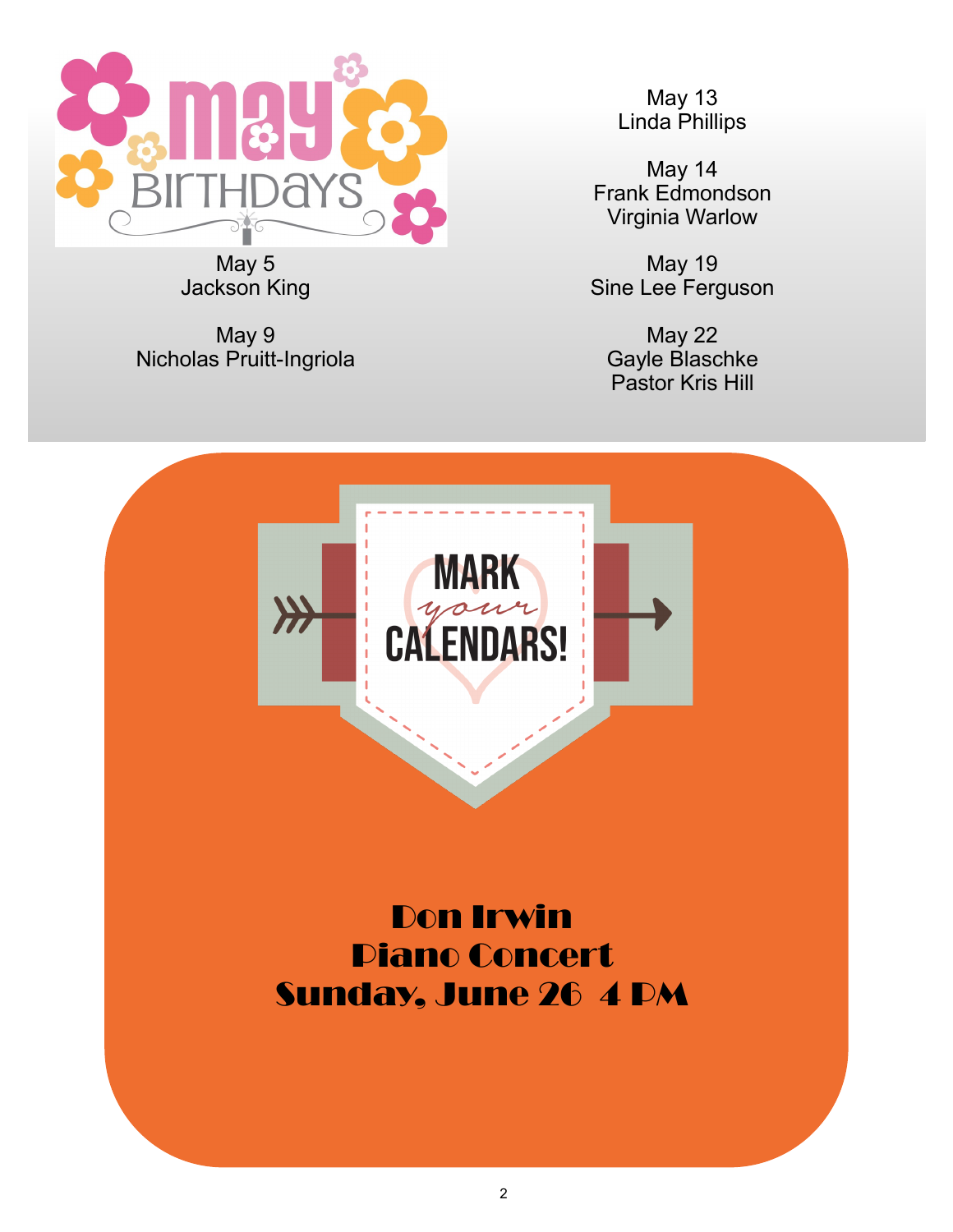# **ALTAR GUILD DATE USHERS LAY ASSISTANT CAMERA ALTAR GUILD** Sue Hansmire Jana Gosvig<br>Karen Keener Karen Keener Kathy Gerloff Kathy Gerloff Gail Wenzel Gail Wenzel CAMERA Cliff Hughes Cliff Hughes Paula Stone 10 AM Jennifer Rendon Jorie Hughes Cliff Hughes 10 AM Robert Holm Cliff Hughes Paula Stone 10 AM Zona LaField Courtney Classen Cliff Hughes **Judy Elliott** 10 AM Sue Hansmire Shirley Hormuth Judy Elliott **LAY ASSISTANT Courtney Classen** Shirley Hormuth **Jorie Hughes** Cliff Hughes **Jennifer Rendon** Sue Hansmire **USHERS** Zona LaField Robert Holm May 15 **DATE** May 22 May 1 May 8

If you are unable to volunteer on your scheduled date please try to swap with some one and let the church office know. Thank you. If you are unable to volunteer on your scheduled date please try to swap with some one and let the church office know. Thank you.

10 AM Gary Clements Jorie Hughes Denice Hoggatt

Jorie Hughes

Kathy Gerloff

Denice Hoggatt

Kathy Gerloff

May 29

Gary Clements

### 3

# **MAY WORSHIP VOLUNTEERS MAY WORSHIP VOLUNTEERS**